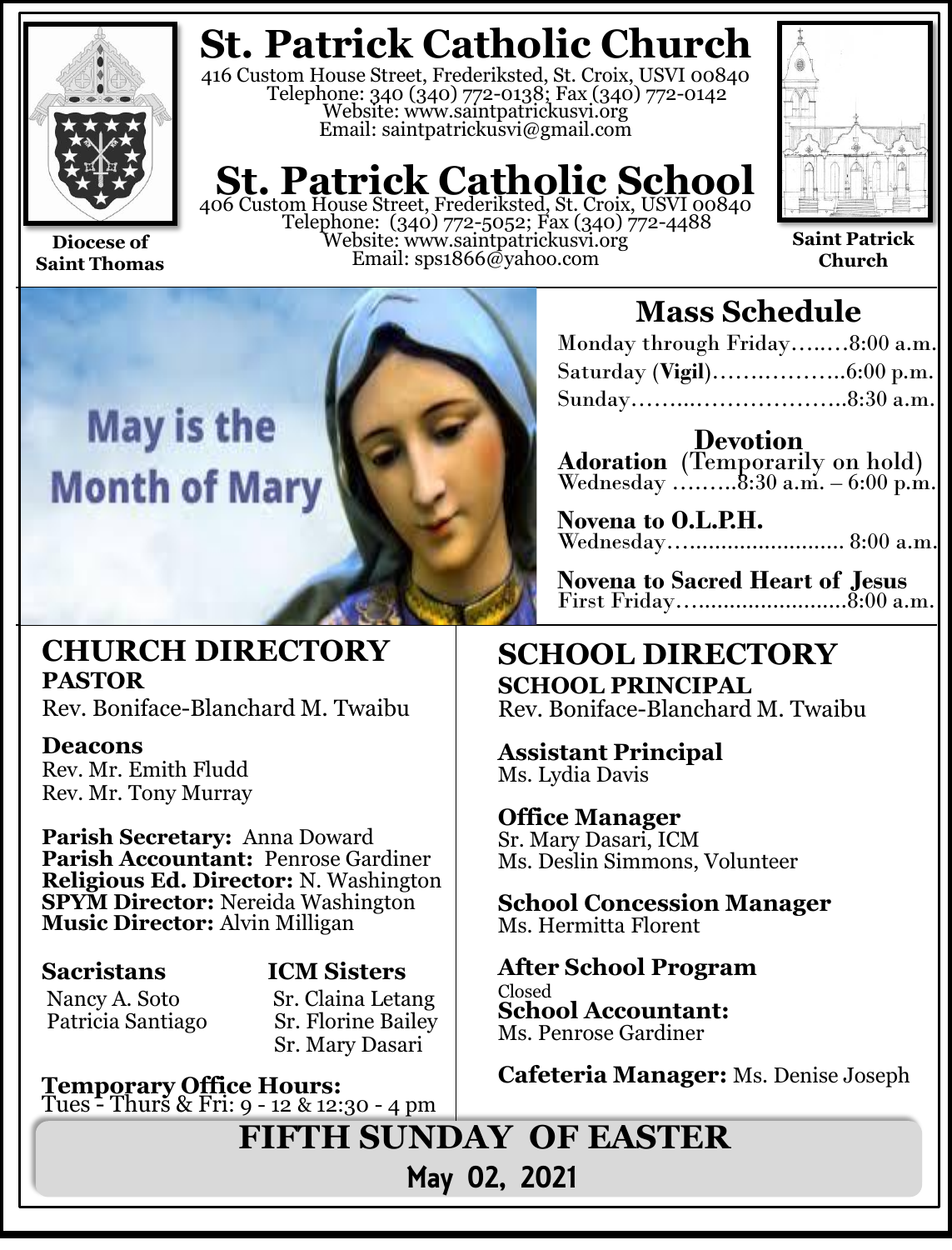## **FIFTH SUNDAY 0F EASTER MAY 02, 2021**

## **MASS INTENTIONS**

| where him had a holid                                                                                                                                              | <b>OF THE WEEK</b>                                           |                                          |
|--------------------------------------------------------------------------------------------------------------------------------------------------------------------|--------------------------------------------------------------|------------------------------------------|
| SATURDAY, May 01,                                                                                                                                                  |                                                              |                                          |
| 6:00 PM. - Karl R. John, Birthday Blessings & Good Health/<br>Vilma C. Johnson<br>SUNDAY, May 02,<br>8:30 AM. - Living Members of the Sacred Heart Society         | <b>SUNDAY:</b>                                               | Acts 9:26-31<br>1Jn 3:18-24<br>Jn 15:1-8 |
| MONDAY, May 03,,<br>8:00 AM. - Angus Drigio, God's Blessings In honor of the Holy<br>Spirit/Natalie McIntosh                                                       | <b>MONDAY:</b><br><b>Saints Philip &amp; James, Apostles</b> | 1Cor 15:1-8<br>Jn 14:6-14                |
| TUESDAY, May 04,                                                                                                                                                   | <b>TUESDAY:</b>                                              | Acts 14:19-28                            |
| 8:00 AM. - Helen & Kelvin Howard, Grace of Good Health/<br>Sr. Claina Letang, ICM<br><b>WEDNESDAY, May 05</b><br>8:00 AM. + Claude Richards, Repose of Soul/Family | <b>WEDNESDAY:</b>                                            | Jn 14:27-31<br>Acts 15:1-6<br>Jn 15:1-8  |
| THURSDAY, May 06,<br>8:00 AM. - Tina Tuitt, Grace of Healing/Jeanne Garcia<br>FRIDAY, May 07,                                                                      | <b>THURSDAY:</b>                                             | Acts 15:7-21<br>Jn 15:9-11               |
| 8:00 AM. - Karen Bruce, Grace of Good Health & Protection/<br>Natalie McIntosh                                                                                     | <b>FRIDAY</b>                                                | Acts 15:22-31<br>Jn 15:12-17             |
| <b>SATURDAY, May 08</b><br>6:00 PM + Jerome Joseph, Death Anniversary/Janet DeGannes                                                                               | <b>SATURDAY:</b>                                             | Acts 16:1-10<br>Jn 15:18-21              |

## *PRAY FOR THE SICK & SHUT-INS*

#### *Please pray that they may find comfort and healing in Christ.*

Steve Alexander, Olivia Anger, Nicholas Andrew, Marilyn Bailey, Eric Belcher, George Bondieumaitre, Debra Bruce, Virginia Burke, Fred Calvillo, William Carino, Ninon Gussman Carr, Norma Carillo, Paulette Christopher, Victorino Cruz, Matthew Donelley, Anna D'Souza, Norma Dyer, Harold Fisher, Sr.,, Kimberly Fludd, Johnetta Goodloe, Sarah Gordon, Dr. Amy Hardin, Enis Hilaire, Urla Isaac, Lidia Jiminez, , Eleanor Johnson, Alma John, Ann Joseph, Electra Joseph, Rose Joseph, Edwin Josiah, Jeannie Krigger, T'Agho Lopez, Chamarla Louis, Felina Artigo, Gwendolyn Lucas, Kathleen Smith-Maccow, Marla Matthew, Carlos Matus, Luz Melendez, Beverly Nesbitt, Bevon Nicholas, Marilyn Nicks, Ann Parris, Fr. Simon Peter, Geralda Pickering, Michelle Gibbs Riviere, Carmen Russell, Henrietta Sandy, Jose Manuel Santana, Gwen Skeoch, Martha Lena St. Juste, Eric Thomas, Juan Valentin, Cletina Tuitt, Vincent Urgent, Inez Walker, Deacon Oliver Washington, Ann Weikel, Inez Williams, Simeon Williams, Curtis Williams, Joseph Wilson, Ingerborg McIntosh, William Lang, Anita Pulpul & Kemit Lewis, Noel Lercana & Bertille Samuel, Lewis Eugene, & Vilma C. Johnson, Fanny Andrews Clarke. Kesha Tatum.

*(Please call the Church Office to add or remove names to/from this list Church)*

**MASS ATTENDANCE – APRIL 24 & 25,2021**

**Saturday** 6:00pm Holy Mass 31 **Sunday** 8:30am Holy Mass 95. Total 126 **Saturday** :10:00am Bishop Feudjio's Thanksgiving Holy Mass 193 **Preserve the Past Campaign in Progress**

Our Church restoration project is in progress and your contribution is still welcome. Please call the church office or contact a minister of hospitality for the contribution envelope.

#### **SECOND COLLECTION FOR THE MONTH OF MAY 2021**

**SCRIPTURE READINGS** 

| Catholic Communication May 15-16 |  |
|----------------------------------|--|
| Maintenance FundMay 22-23        |  |
| Property Insurance May 29-30     |  |
|                                  |  |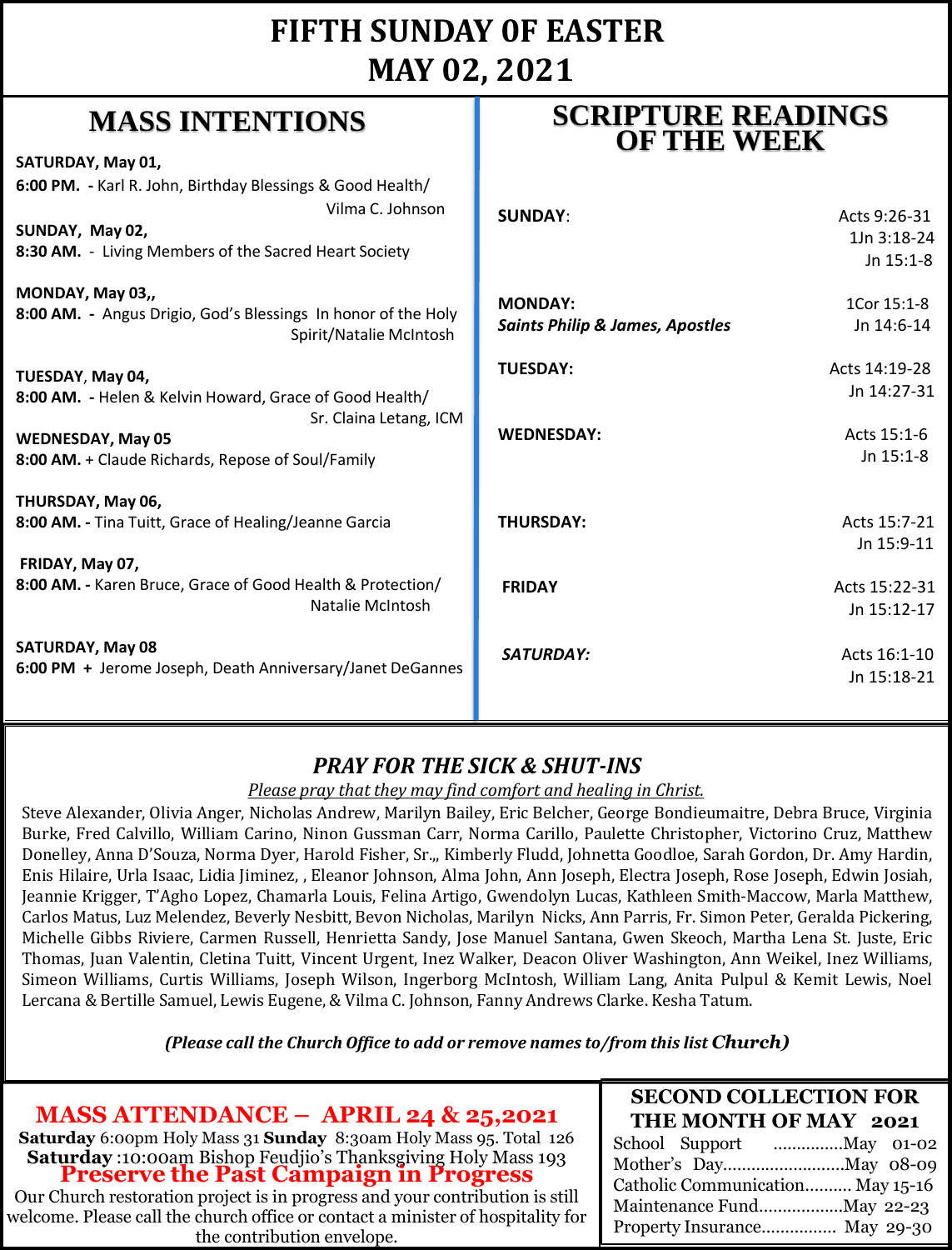## Announcements



#### **Seven Days Sanctuary Lamp Devotion**

The Sanctuary Lamp which burns in the Sanctuary of our church, the reminder of the Lord's Presence in the Most Holy Eucharist, will burn from May 2<sup>nd</sup>,to May 8<sup>th</sup>, for Josephine Wiltshire & Family, in thanksgiving for God's Blessings and Protection, requested by Josephine Wiltshire.

**Praying Holy Rosary 20Min before Weekend Holy Masses in May**

Parishioners are urged to attend Holy Rosary 20 minutes before Holy Mass. Next Weekend Holy Rosary will be led by Ministers of Hospitality & Readers.

#### **Mother's Day Celebration**

Next Sunday May 9th is a special day for our Mothers, please join us as we thank Almighty God for them. There will be a special blessing for them at the weekend Holy Masses.

#### **Saint Patrick Catholic School: Registration 2021/2022**

Registration package for the 2021-2022 School Year is available in the school office and on the web page. Early registration fee is \$200 if paid by May 28, 2021. After May 28<sup>th</sup>, the registration fee is \$250. We are happy to announce that we will be resuming our Pre-Kindergarten this year. We will also have an afterschool program and will provide more details on that program in the coming months.

#### **Summer Enrichment Program**

Saint Patrick Catholic School will be hosting a summer enrichment program. The program is available to students in 1<sup>st</sup> through 8<sup>th</sup> grades and will run for 6 weeks beginning on June 21, and ending on July 30,2021, Monday through Friday from 8 to 12noon. The fee for the 6 week program is \$250. Applications are available in the school office

#### **2021 Christmas Raffle Books**.

The Raffle Books are available at both School and Church offices. Also available at the rear of the Church every weekend after Holy Masses. This is the only major fundraiser for our parochial school. We rely on your support for its success. We thank you in advance.

#### **Bishop's Appeal**

There is still time to make your gift to the Bishop's Appeal 2021. We need your help to reach our goal.

For your convenience, you may choose to make a pledge now and spread your payments over several months. Donations may be made in the form of cash, check or credit card. **Please fill out the form in the brochure and make your checks payable to "Diocese of St. Thomas".** Please see the brochure for further information. Thank you! Brochures are available at the rear of the Church.

**Bulletin announcements must be submitted to the Church Office by Wednesday at noon**

## Parish Information

#### **Sacrament of Baptism**

Fourth Sunday of each month. Please register your children at the Church Office. Present a copy of the child(ren) birth certificate(s). Classes for parents & godparents are on the 1st, 2<sup>nd</sup> and 3<sup>rd</sup> Tuesday from 6:00 p.m. until 7:00 p.m. each month.

#### **Sacrament of Marriage**

Please make arrangements with parish priest 6 months before your wedding.

#### **Confraternity of Christian Doctrine (CCD) Classes**

Classes are held every Sunday during the school year and begin with attendance and instruction in the classroom at 8:30 a.m. followed by Mass at 10:00 a.m.

#### **Rite of Christian Initiation of Adults (RCIA) Classes**

RCIA is the journey of faith by which interested persons become members of the Roman Catholic Church. The program instructs adults to enter into full communion with the Catholic Church through Baptism and/or Confirmation and Holy Communion. To register, please call the church office at (340) 772-0138.

#### **Sacrament of Penance**

Confession is the sacrament that allows us to admit our faults and develop humility, but the most profound part is we get to experience Christ's gift of mercy.

Weekdays……………….…………….... 15 min. before Holy Mass Weekends………………………………. 30 min. before Holy Mass

#### **Funerals**

All funeral services begin at 10:30 a.m. Viewings at 9:30 am. No funerals are held on weekends. Arrangements must be made with the Church before funeral arrangements with the funeral home.

#### **Sacrament of the Anointing of the Sick**

Please call the rectory at (340) 772-0138 whenever a family member or friend is seriously ill or hospitalized.

#### **Parish Registration**

Parishioners who are 18 years and older are invited to register at the Church Office as well as become active and contributing members. We would like to maintain an upto-date listing of all St. Patrick parishioners. Registration also helps in providing quick services for the request and proof of miscellaneous church letters for individuals, Baptism, Confirmation, etc.